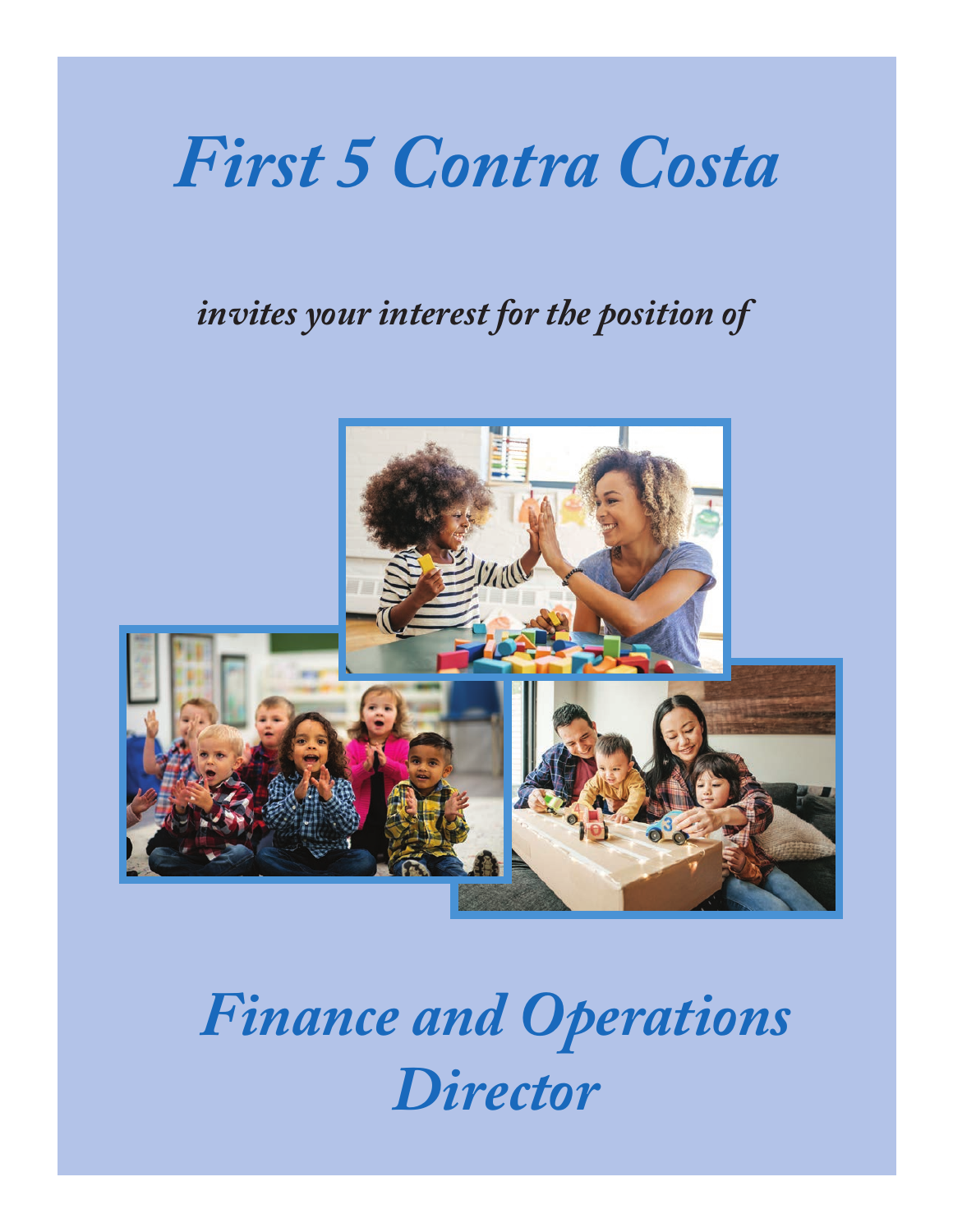#### **About First 5 Contra Costa**

As a respected state leader in advocacy for young children and their families, First 5 Contra Costa helps young children start school healthy and ready to learn. The agency invests in programs and advocates for policies focused on children during their first five years, the most important time in children's development.

First 5 Contra Costa is currently celebrating its 22nd anniversary, having been formed in the years following the passage of Proposition 10, the California initiative that established Children and Families Commissions in every county. In Contra Costa County, First 5 stands as an independent public agency. As such, First 5 has maintained a practice of nimble program development that has continually evolved as opportunities for change and improvement have emerged.

The agency is governed by an 18-member commission, nine commissioners and nine alternates who are appointed by the Board of Supervisors. Our Commission is comprised of county and community leaders who are knowledgeable and passionate about early childhood education and the work of First 5 Contra Costa. As important thought partners for our work, the Board of Commissioners meets seven times a year, with committee meetings as scheduled.

Our highly productive staff of 33 is a diverse group of experts in content and administrative areas who are passionate and fully engaged in the success of the agency. One of the many strengths of our team is the ability to collaborate seamlessly across initiatives with an understanding of our shared responsibility to fully support and advocate for families with young children.

In keeping with the nature of the work, First 5 maintains a family-friendly culture that recognizes the challenges of balancing work and family life. First 5 is also committed to principles of equity, diversity and inclusion, and cultural humility, and strives to enlist partners from all sectors of the county to join in its mission.

First 5 Contra Costa receives funding from Proposition 10, a California ballot initiative passed in 1998 which added a 50 cent-per-pack tax on tobacco products. First 5 Contra Costa has invested more than \$140 million to help Contra Costa's children get the best possible start in life.

#### **Our Strategic Priorities**

First 5 Contra Costa continues to thrive in an era in which the importance of early childhood is recognized publicly and politically. The current landscape presents a strategic imperative for First 5 to sustain its achievements and use its legacy of credibility, visibility, and expertise to create positive, enduring systems change that promote the well-being of young children and families in Contra Costa County. Leveraging on the lessons learned over the past two decades, First 5 developed a comprehensive framework, called "systems change lens" aimed at blending funding, partnership and policy solutions that have lasting impacts in the lives of young children. There are two core strategic priorities in First 5 Contra Costa's 2020-23 strategic plan:

- ♦ Integration of Early Childhood Systems strengthen the integration of early childhood systems that foster equitable opportunities and outcomes for all young children and their families by: a) increasing integration of First 5 supported systems of care; b) providing technical expertise to influence cross-sector systems development and integration; c) supporting continuous quality improvement of programs, practices, and policies across sectors; d) supporting professional and workforce development; e) addressing and promoting racial, social and economic justice; and f) continuing to improve collection and use of data to demonstrate impact.
- First 5's Impact and Sustainability build on, sustain, and/or grow First 5's investments in the early childhood system by: a) refining First 5's developed models and approaches; b) pursuing diversified revenue streams; c) continuing to demonstrate the

impact of First 5 through research, data collection, and analysis of child outcomes for policy advocacy; d) continuing to build the case for sustainable investments in early childhood; and e) advocating for local, state, and federal funding and legislation that sustain and expand First 5's strategic investments.

#### **The Position and Ideal Candidate**

#### **OUR VISION**

Contra Costa's young children will be healthy, ready to learn, and supported in safe, nurturing families and communities.

#### **OUR MISSION**

To foster the optimal development of our children, prenatal through 5 years of age.

The Finance and Operations Director (FOD) role presents an exciting opportunity to partake in the planning and incremental implementation of the organization's tactical plan aimed at optimizing and modernizing First 5's financial, administrative and IT systems within fiscal means. The FOD will work in collaboration with the Executive Director to lead and develop a long-term fiscal sustainability plan for the organization. This role also oversees the management of all First 5 finance related activities, operations, and departments, including the development and implementation of fiscal reporting policies and practices to ensure compliance.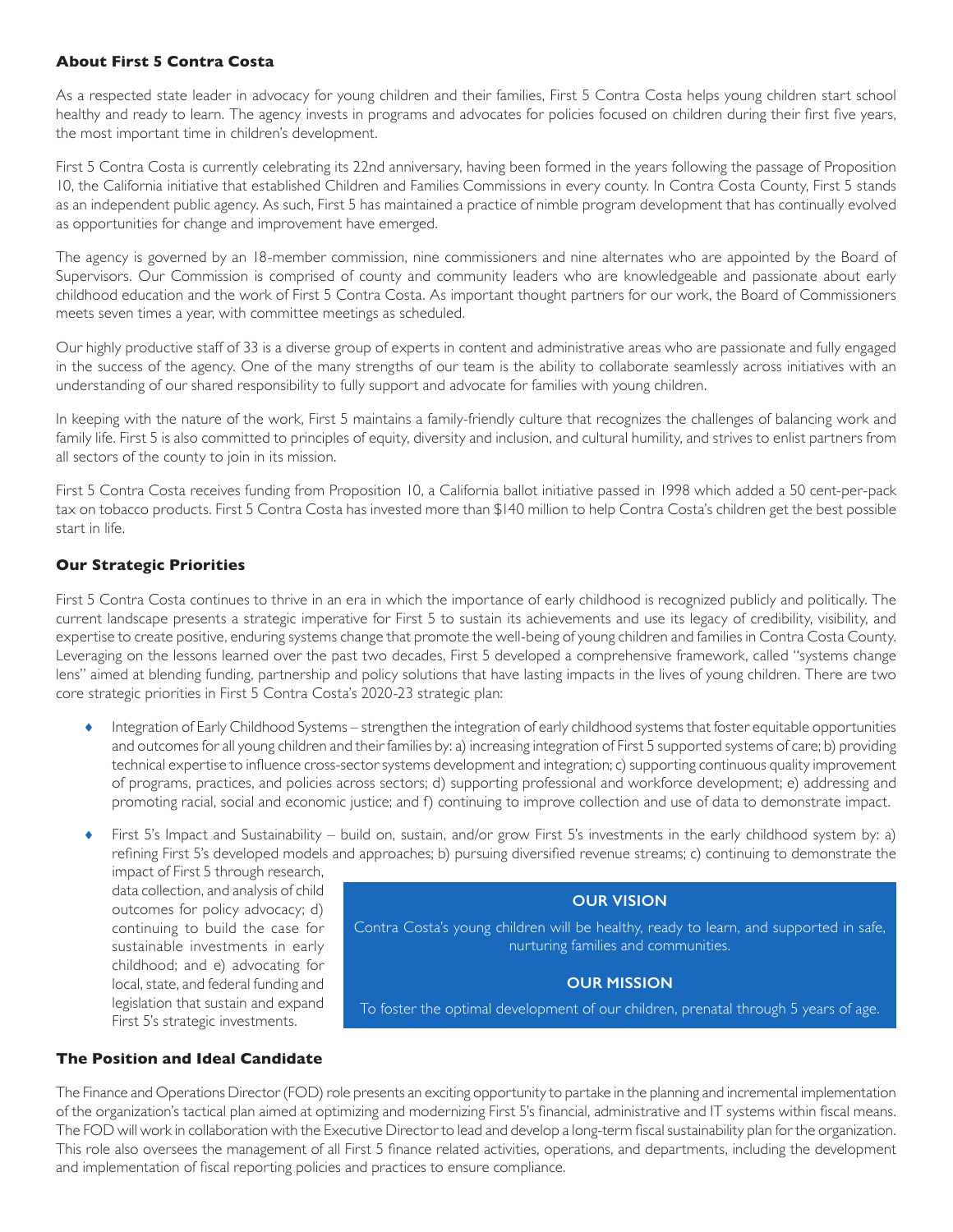The new FOD closely partners with the Executive Director and Deputy Director to ensure the smooth operation of the organization, carrying out the Commission's Strategic Plan, anticipating risk, and solving problems creatively and effectively. This position supervises staff, including managers, department analysts, coordinators, and temporary staff and/or consultants that handle direct functions related to Finance, Grants and Contracts, Procurement, and Operations. This position partners with Department Heads on special projects to advance the use of technology and efficient functionality of our systems, policies, and practices.

This role will be filled by a visionary and experienced leader who serves as a thoughtful partner for the agency's leadership team. He/she will have a passion and commitment for First 5's mission and values of diversity and inclusion, equity, cultural humility, and community partnership.

The ideal candidate must be a self-motivated, empathetic, and nimble individual with the ability to work in a fast-paced environment. An experienced, engaged, and active manager that is focused on coaching and mentoring staff will be essential as this role is critical to First 5's growth and development, while nurturing a culture of learning and continuous quality improvement.



The selected candidate will take all individual aspects of the finance function and expertly coordinate them as part of the agency's comprehensive finance strategy, consistently delivering timely, accurate information. The successful candidate must be able to communicate complex budget and finance concepts in a manner that is easily understood by a wide range of stakeholders.

The ideal candidate will be collaborative, curious, humble, inclusive, tech savvy, and committed to exceptional customer service with a knowledge base in governmental accounting and budgeting; significant experience in audit preparation, budget development; procurement, proposal development and financial reporting. This position requires a minimum of seven years management experience, including direct management of finance and administration staff along with a Bachelor's degree in Business, Accounting or Finance from an accredited college or university. Possession of a Master's degree is highly desired and will require a minimum of four years of management experience.

#### **Priorities for Position**

- Be a strong partner to the Executive and Deputy Directors to move the agency toward systems-change, embody agency values and support the operationalizing of agency strategic priorities.
- Collaborate with Executive Director to lead, plan and execute new finance and operations strategies identified in the organizational tactical plan based on the Commission approved strategic plan. This work entails long-term planning and development of information technology systems, project management, facility management, and grants and contracts management platforms and applications.
- Support a highly effective and energetic workplace culture that promotes teamwork, innovation, creativity, learning, and a human-centered approach to service.
- Successful at navigating political sensitivities and building relationships that support organizational goals and nimbleness.
- Develop and present reports to the Commission and sub-committees; support Commission committees as assigned.
- Experience working in or with a funding agency, with an understanding of funding allocation, requests for qualifications, contracting, and grant monitoring.
- Plan and lead in collaboration with the Executive Director an organizational long-term financial sustainability and fund development plan.
- Work with Executive Team and outside counsel and consultants to oversee legal matters that include intellectual property, privacy and data collection, public entity governance, real state, tax law compliance, conflict of interest, document retention policies, labor employment law, and other issues as needed.
- Guide and support the Administrative Analyst and Office Coordinator in the oversight of First 5 facilities including leases, subleases, relocation planning, and facility maintenance and improvements.
- Lead the planning and implementation of the organization's new Information and Technology (IT) Plan. The Finance and Operations Director will have oversight of the organization's information technology systems and will collaborate with established County liaisons and independent contractors supporting the IT needs of First 5 Contra Costa. This work includes working with the Executive Director and other counsel on long term planning, management of external IT resources, IT security, and ensuring effective internal/external communication, and resource capacity for effective operations.
- Collaborate with the executive team and HR Manager in the planning, development and implementation of HR employee policies and strategies identified the People and Culture strategy of the organizational tactical plan.